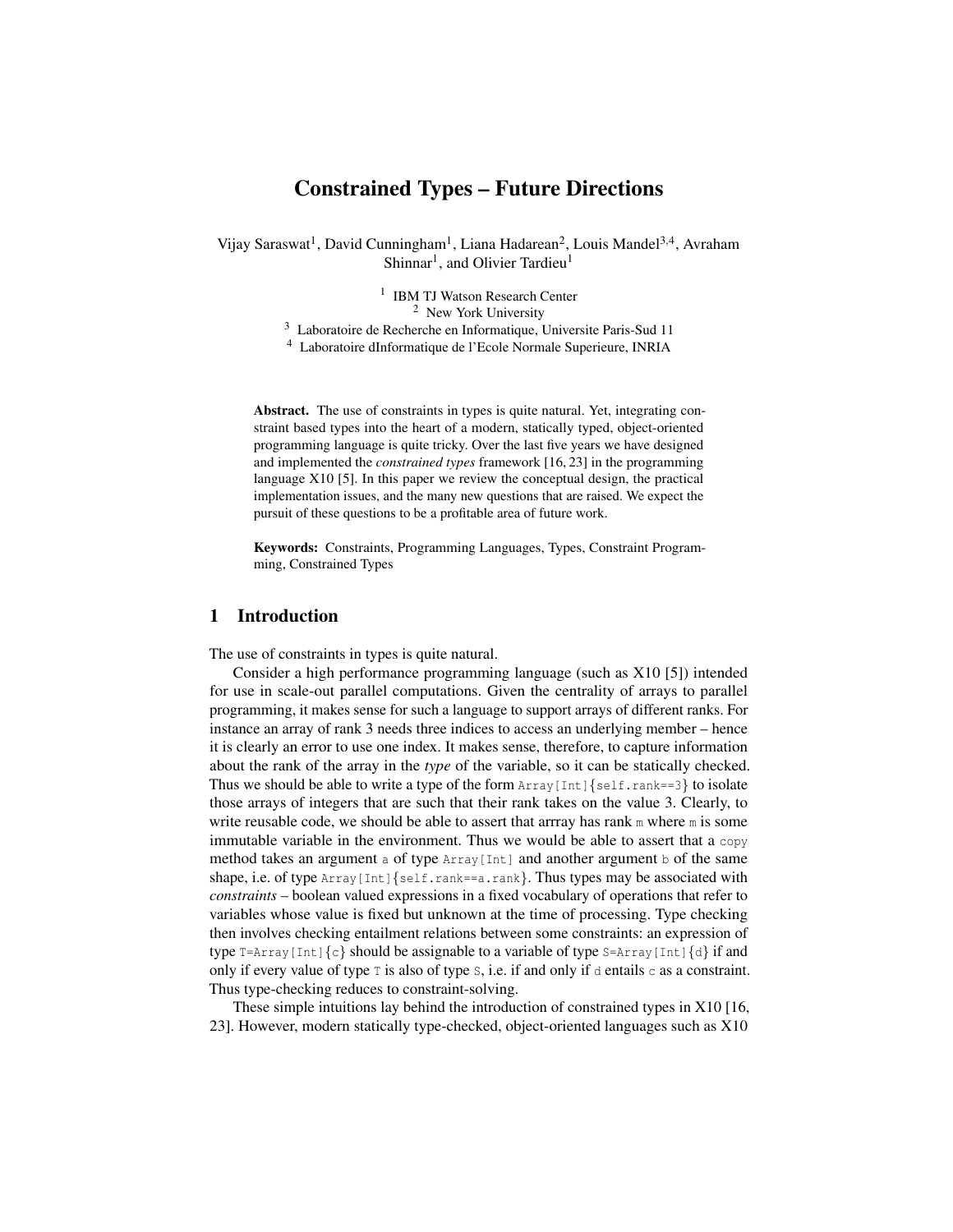have sophisticated type systems at the heart of their design. Extending such a system with constraints to yield a language that is very powerful and at the same time usable has turned out to be a complicated task.

In this paper we relate our practical experience in designing and implementing constrained types in X10, and discuss many directions for future work that have opened up.

The rest of this paper is as follows. Section 2 discusses the basic design of constrained types. Section 3 highlights some of the power of constrained types by showing how ownership types can be built on top. Section 4 discusses several directions for work for constrained types.

In each section, as appropriate, we highlight research questions for further study.

# 2 Constrained types

The simplest example of an an X10 type is a class, struct or interface name, e.g. String. X10 also permits *generic* types, i.e. types such as Array[Int] that take types as arguments.

A *constrained type* is of the form  $T\{c\}$  where T is a type, and c is a *constraint*, defined over an underlying constraint system  $C$ . For now we focus on the constraint system implemented in X10 2.2.3 [5]. This permits the expression of constraints of the form  $t = t$  and  $t$  !  $= t$  (and their conjunctions), where the constraint terms  $t$  are built from (immutable) variables  $\nu$  or through the selection of (immutable) fields,  $t.f.$  In c the special variable self may be used to represent the object whose type is being defined<sup>5</sup> For example:

- $-$  Int {self==0} is the type of the constant 0 (one reads it as: the type of all Ints that are equal to 0)
- Score{self !=null} is the type of all Score (non-null) objects
- $-$  Matrix  $[T]\$ self. I==self. J} is the type of all square matrices over T
- $-$  Matrix[T]{self.I==a.I, self.J==b.J} is the type of all matrices whose Ith dimension is the same as the Ith dimension of a, and whose Jth dimension is the same as the jth dimension of b. Here, a and b must name (mmutable) local variables visible at this point in the code.

Constrained types can be used wherever types can be used. In a language such as X10, a strongly typed, object-oriented programming language in the tradition of Java, this means constrained types are integrated in an absolutely fundamental place in the language design. Constrained types can be used as types of method parameters, local variables, fields, as return types of methods, as supertypes in an extends clause, and as an interface type in an implements clause, in instanceof tests, and in casts (in as operations).

For instance, one can declare the signature of a matrix multiply method so that it captures invariants about the shape of the matrices involved:

<sup>&</sup>lt;sup>5</sup> Thus one should think of c as implicitly defining the function (self:T):Boolean=>c that picks out a subset of T.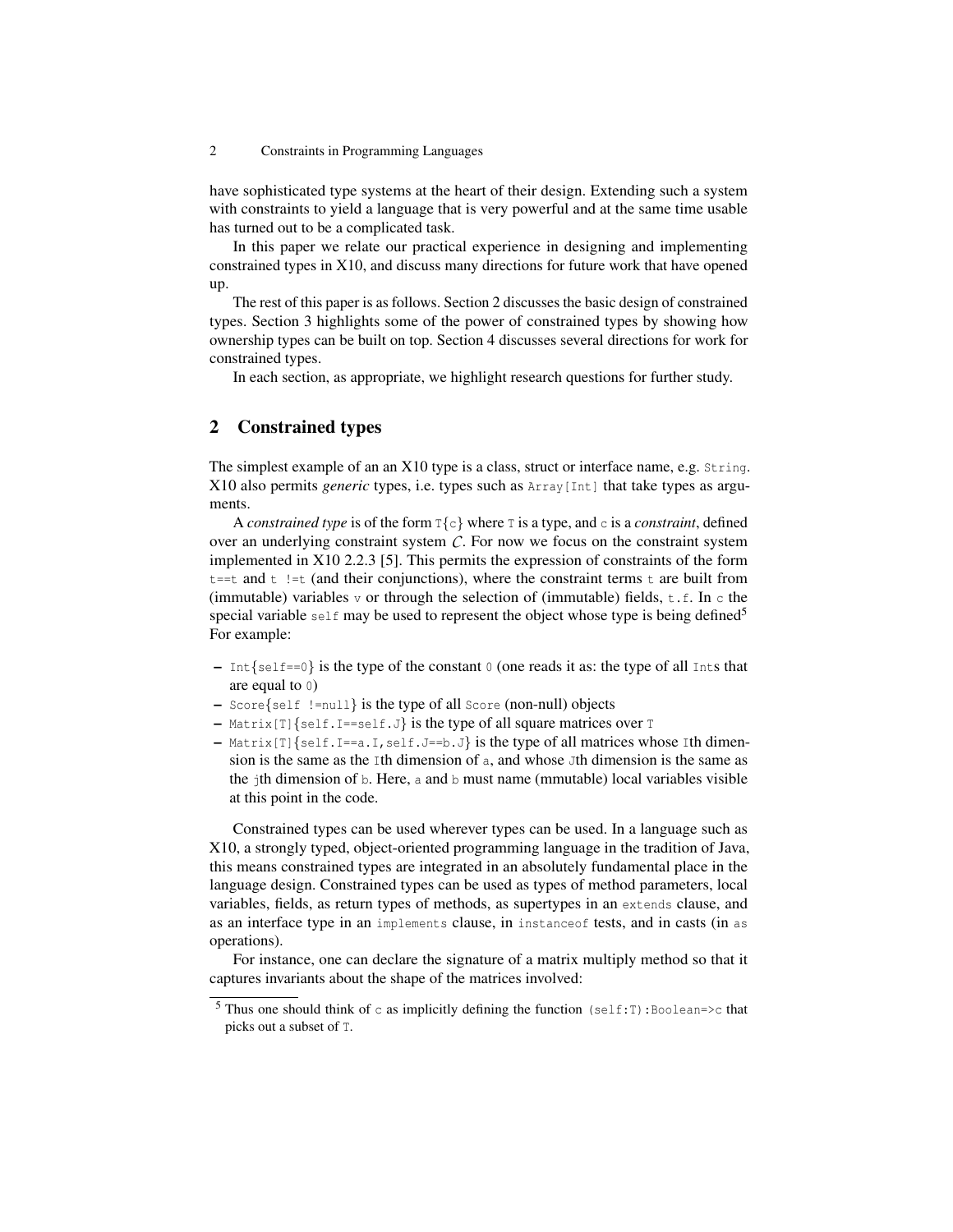```
class Matrix[T](I:Int,J:Int) {
  ...
 def mult(a:Matrix[T]{self.I==J}):Matrix[T]{self.I==I,self.J==a.J)
  {
    ...
  }
```
Additionally, X10 permits class constructors to specify a return type. Thus a particular constructor may specify that it produces values whose return type is stronger than just the type associated with the name of the class/struct of the constructor.

X10 also permits a constraint, the *class invariant*, to be associated with a class or struct. It is an error for the return type of a constructor to not entail the class invariant. Since a type can only refer to immutable fields, and all immutable fields have a value at the time the constructor returns, this is enough to guarantee that an object that is an instance of a class C satisfies the invariant for C.

Similary, X10 permits a constraint, the *method guard*, to be associated with a method definition. Invocations of this method can only succeed if the constraint is entailed at the site of the invocation (with the actuals substituted for the formals).

Constrained types can be verbose. X10 programmers may therefore define and use *typedefs*. For instance:

```
type Rail[T] = Array[T]{self.rank==1,self.zeroBased,self.rect};
```
permits the programmer to simply write Rail[Int] and have it stand for the type  $\arctan\left(\frac{\pi}{1+t}\right)$  with the restriction that its rank must be 1, that the array must be defined over a region that starts with the index 0, that the region must be rectangular (i.e. of the form  $m \ldots n$ , for some integers  $m$  and  $n$ ). Typedefs such as Rail[T] are used extensively in X10 code.

### 2.1 Type checking

In principle, types are checked at compile-time. This means the compiler must verify that if an expression e is to be assigned to a variable v, then the type of e is a *subtype* of the type of v.

The subtype relation on constrained types translates to an entailment relation on constraints:  $T\{c1\}$  is a subtype of  $T\{c2\}$  if  $c1$  entails  $c2$ . This means that to statically check programs involving constrained type a compiler needs access to a solver that can answer questions of entailment and consistency involving constraints generated from the program text. In these queries any program variable is represented as a symbolic variable with an unkown value (but of the type of the variable).

Only certain fields called *properties* can be accessed through the variable self. Properties are immutable instance fields of classes and structs that are declared in a special way. The X10 2.2 type system has the restriction that the types of properties have to be "simpler" than the class/struct on which they are defined, so that no cycles are allowed in the graph with classes/structs as nodes and an edge from S to T if S has a property of type T. This permits constraints to be solved efficiently.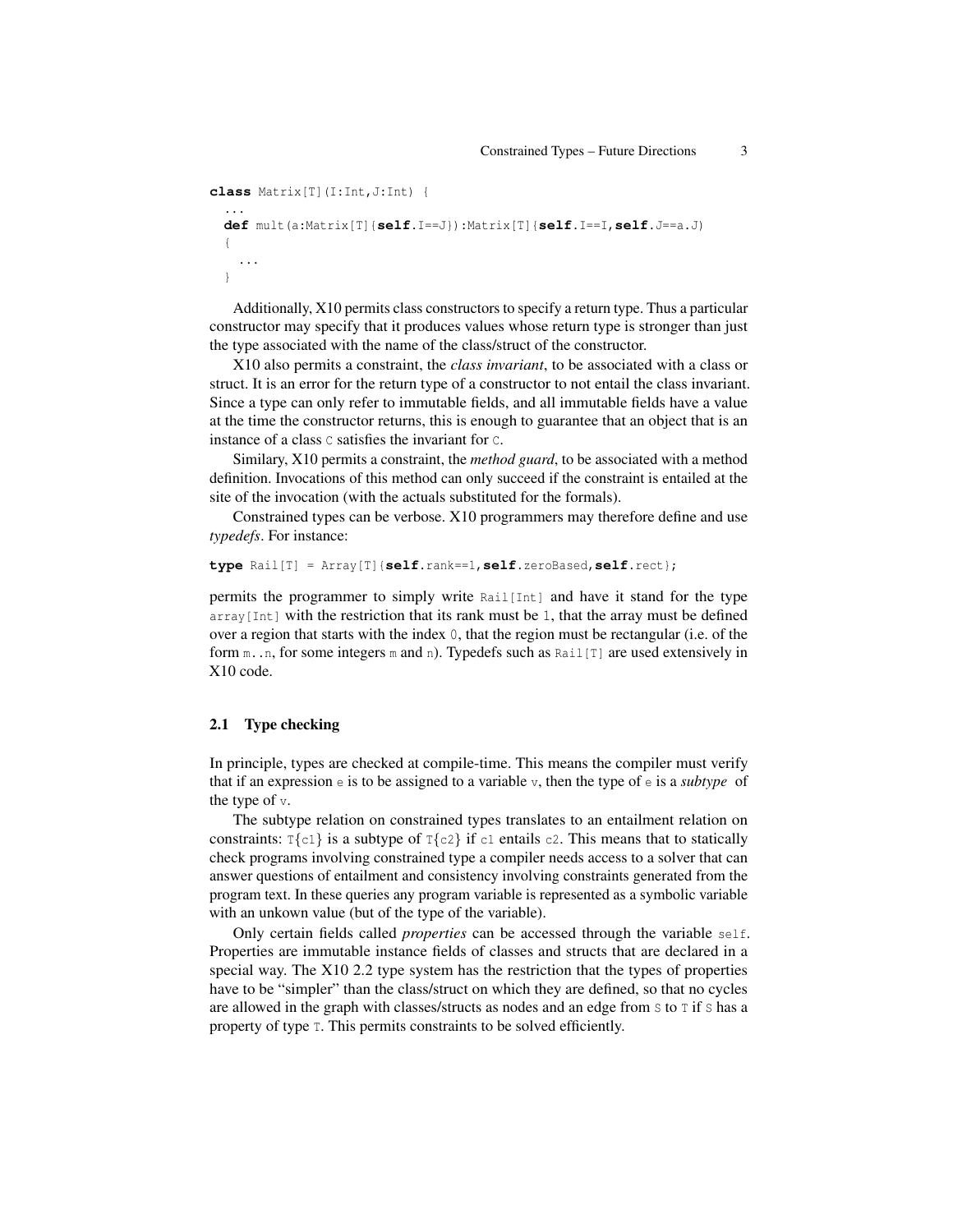Localized type inference In order to avoid having the programmer write explicit types everywhere, X10 supports localized type-inference. In an immutable variable declaration, val  $x=e$ ;, type of the variable x may be elided, it is inferred to be the type of the initializer e. Types must always be provided for parameters of methods or functions, and for mutable variables. Similarly, the return type of methods may be elided. It is taken to be the computed upper bound of the types of expressions in return statements in the body of the method. The computed upper bound of a set of types  $T\{c_1\}, \ldots, T\{cn\}$  is the strongest type that entailed by each of  $c_1, \ldots, c_n$ .

Localized type inference often infers surprisingly precise types for variables. For instance given the code

```
class List(n:Int) {
    ...
   def rev():List{self.n==this.n}=...;
}
def m() {
 val l = new List(10);
  val x = 1.rev().n;Console.OUT.println("x=" + x);
}
```
the compiler will actually infer that  $x$  is of type  $Intself==1.n$ . Therefore, it is advisable for programmers to omit the types of initialized immutable variables, and let the compiler propagate the information.

However, we found that surprisingly programmers sometimes wanted to specify explicit type information (e.g. to help with readability of the code). Therefore we have introduced a *partial type specification* construct in X10. The programmer can write the code as:

**val**  $x \le$ : Int =  $l$ .rev().n;

The type of  $x$  will be inferred as usual by the compiler. However the compiler now also has the obligation to check that this type is at least as strong as the bound provided by the programmer (viz, Int).

Thus the programmer can get both the benefits of precise type tracking in the compiler and the benefit of actual textual representation of (an approximation of) the type.

Dynamic type-checking There are occasions in which it makes sense for the compiler to generate dynamic tests for constrained types instead of static checks. It may be the case that the programmer is simply prototyping code and does not wish to provide extra book-keeping in terms of constraints on all types.

Consider for example:

```
public static def main(args:Array[String]) {
   val N = \arg s.\size > 1 ? Int.parseInt(\arg s(0)): 10;
   Console.OUT.println("fib("+N+ "= " + fib(N));
}
```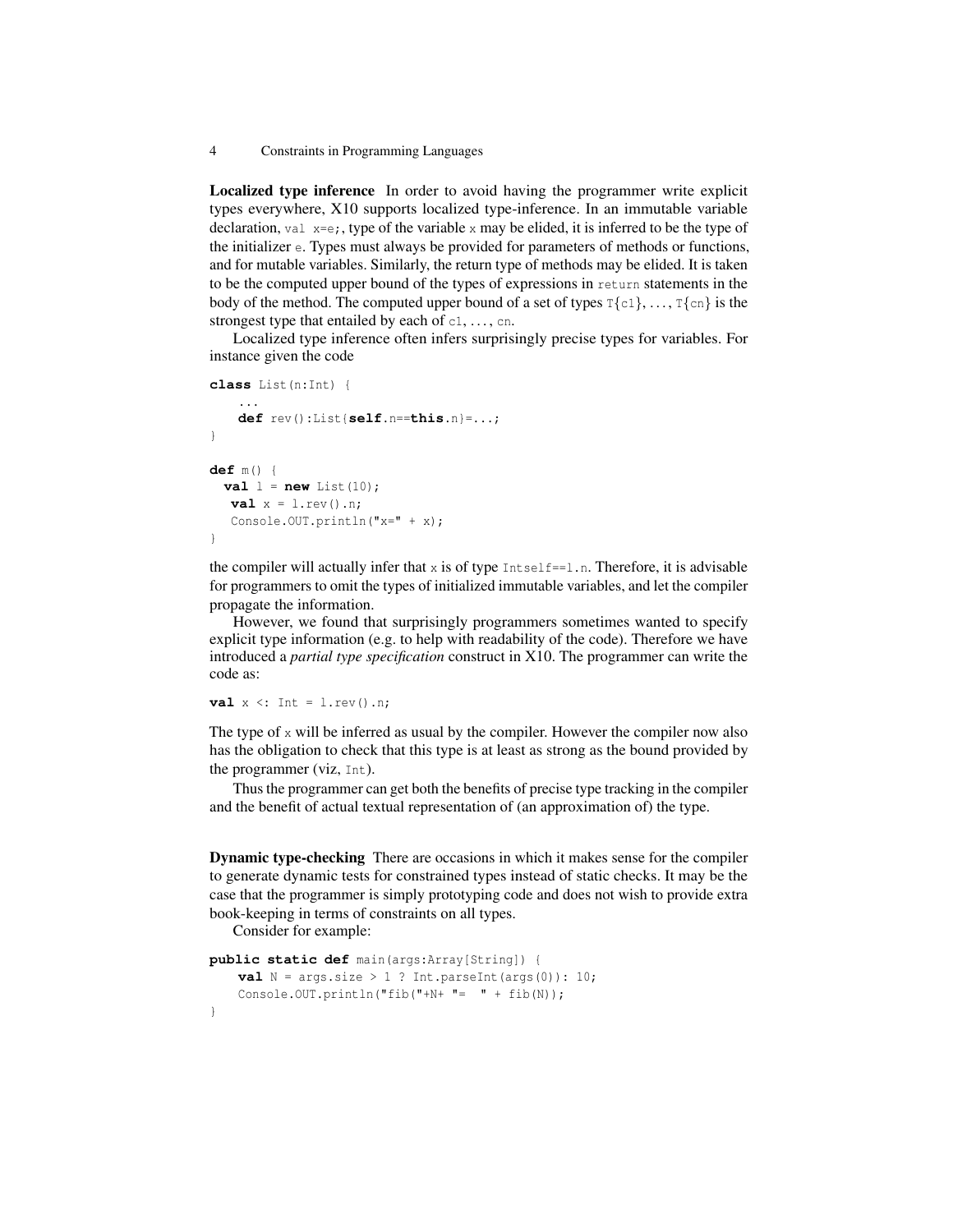Here the programmer implicitly assumes that  $\arg\inf$  is an array of rank 1, and would therefore be surprised to find a compiler error complaining that  $\arg(s(0))$  is not well typed.<sup>6</sup>

We have found that programmers new to X10 (e.g. Java programmers) are constantly surprised by this. This experience encouraged us to introduce a *dynamic checking* feature, and turn it on by default. Under dynamic checking, if a compilation were to fail because a value of type  $T\{c\}$  could not be established to be of type  $T\{d\}$ , but it could possibly be of this type (i.e.  $\circ$  and  $\circ$  are mutually consistent) then code is generated to check dynamically that this value is of type  $T\{\alpha\}$ .<sup>7</sup> At the end of compilation, the compiler prints out how many such dynamic checks it inserted. If the programmer turns on a verbose check compiler flag, then the compiler prints out what condition it was not able to establish. The programmer can set a compiler flag to turn static checking on.

Thus the methodology we suggest to new X10 programmers is: compile your code using dynamic checking (the default settings on the compiler support this) and fix errors to get it running. When you are ready to performance tune your program, ensure that you remove the dynamic checks by strengthening types in the program as necessary. Verify by turning static checking on.

# 3 Application: Ownership Types as Constrained Types

Contrained types are a very powerful extension of the Java type system. Several *ad hoc* type systems introduced in the literature for object oriented languages can be described as variants of constrained types.

Here we ilustrate the basic methodology with *ownership types* [6, 7]. These type were introduced to capture some reasoning about relationships between objects on the heap.

Our basic approach is to change the root of the object hierarchy to include an owner property. At runtime the owner property can either hold the value null meaning that there is no owner, or some other object. Since properties are immutable, the owner must have existed before the object in question was constructed, which forces the graph of object ownership to be acyclic. Since each object has at most one owner, the shape of the graph is a forest (with each root having owner==null. Using a "ghost" property allows the owner property to be elided at runtime, but this means dynamic casts may not involve ownership types since the required information is no longer available.

Statically, various forms of ownership types can be written. Table 1 compares some X10 types with equivalents in other system (blank means the type is not expressible).

In addition, guards on method declarations can mention object owners, e.g., to say that two parameters  $p1$  and  $p2$  have the same owner, while not specifying what the owner actually is. This would be written with the following guard annotation:  $\{p1.$  owner == p2.owner}

<sup>&</sup>lt;sup>6</sup> The array library is written with so that the array index operation that takes one argument can be called only on an array whose static type asserts that it has rank 1. This way no code needs to be generated to dynamically check this property.

 $<sup>7</sup>$  If it is known that the check will always fail at run-time, the compiler will still fail the code at</sup> compile-time.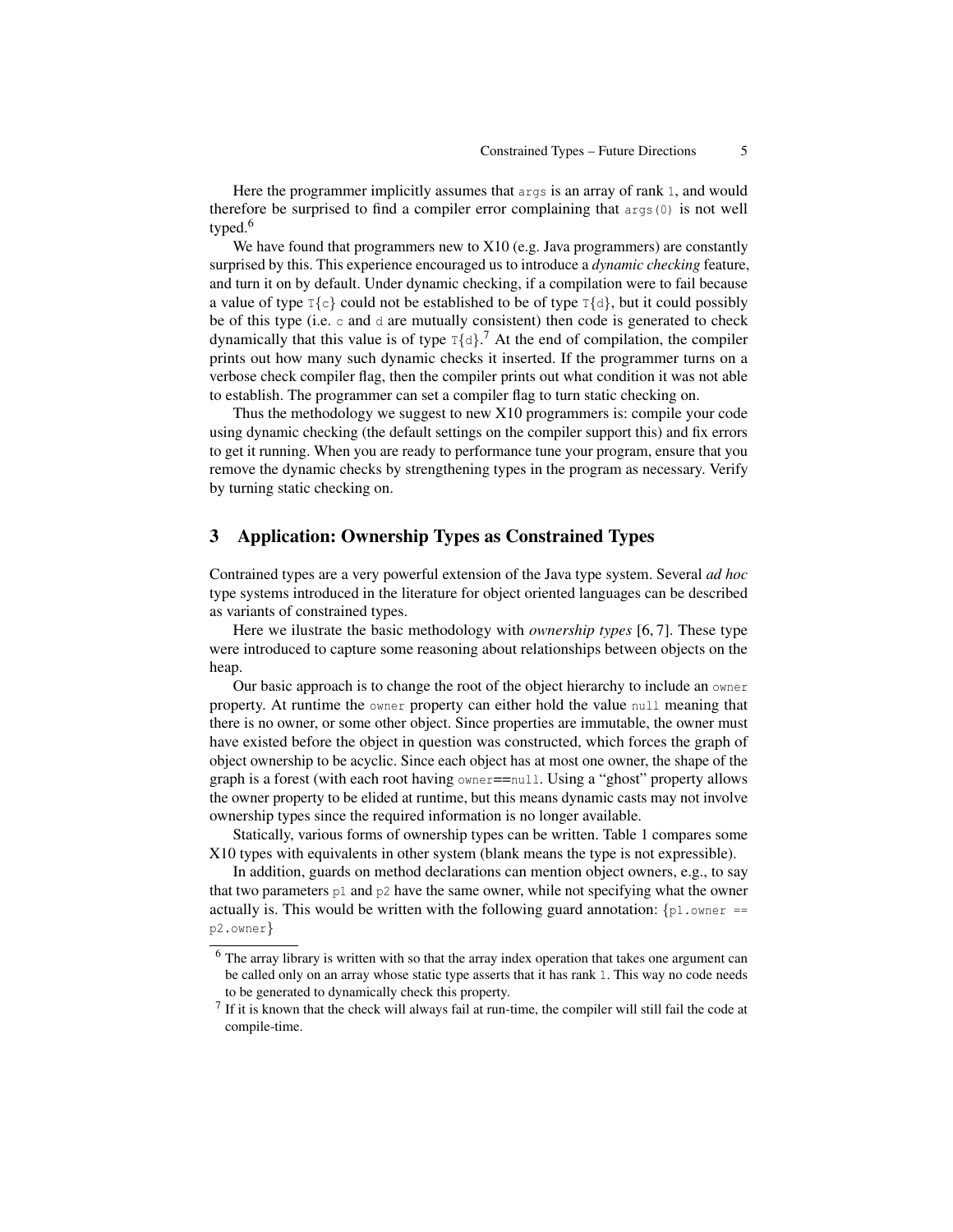| X10                                                                  |                 |        | Ownership Types Universe Types informal description |
|----------------------------------------------------------------------|-----------------|--------|-----------------------------------------------------|
|                                                                      | $C\leq$         | lany C | Owner is unknown                                    |
| $C$ {owner==this}                                                    | C <this></this> | rep C  | Owner is me                                         |
| $C$ {owner==this.owner} $ C \langle x \rangle$                       |                 | peer C | Same owner as me                                    |
| $C$ {owner==tmp}                                                     | C <ump></ump>   |        | Owner is some final                                 |
|                                                                      |                 |        | variable in scope                                   |
| $C$ {owner!=null}                                                    |                 |        | Object is not the root                              |
|                                                                      |                 |        | of a hierarchy                                      |
| List[C{owner==this}] List <c<this>&gt; List<rep c=""></rep></c<this> |                 |        | List of objects owned                               |
|                                                                      |                 |        | by me                                               |
| <b>Table 1.</b> X10 ownership types and their equivalents            |                 |        |                                                     |

Here is an example of a simple linked list using constraint-based ownership types in X10:

```
class OwnedObject(owner:Any) {
   public def this (o:Any) : OwnedObject{self.owner==o} {property(o);}
}
type Node[T](o:Any)=Node[T]{self.owner==o};
class Node[T] extends OwnedObject {
   // All nodes in the list have the same owner
   public var nxt: Node[T] (owner);
   cargo:T;
   // Creating a node in this
   public def this (o:Any, cargo:T) :Node[T](o) {
       super(o);
       this.cargo = cargo;
    }
}
class List[T] extends OwnedObject {
   public var begin: Node[T](this);
   public def this (owner:Any) {super(owner);}
   public def prepend(cargo: T) {
       val old_begin = begin;
       begin = new Node[T](this, cargo);
       begin.nxt = old_begin;
    }
   public def iterateOver (func:(T) => void) {
       for (var n:Node[T](this)=begin ; n!=null ; n=n.nxt) {
           func(n.cargo);
        }
   }
}
val mylist = new List[String](null);
mylist.prepend("foo");
```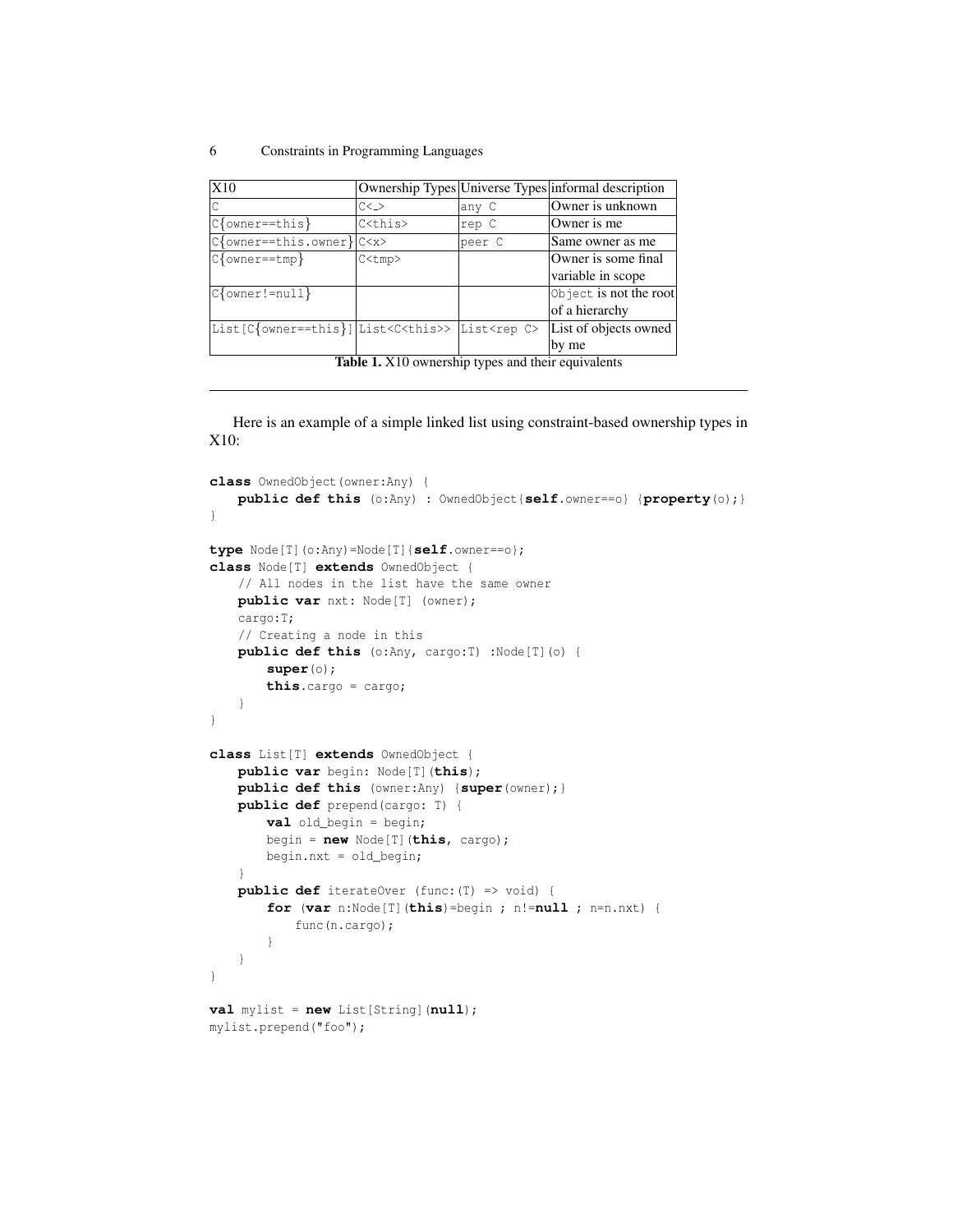mylist.prepend("bar"); mylist.iterateOver((o:String)=>{Console.OUT.println(o);});

Note that so far this is a "pure" ownership type system, in that the only static enforcement is that the ownership annotations are correct. This can be useful by itself but it is more useful to further restrict the program using extra restrictions on the types. This allows the guarantee of owners-as-dominators, a restriction on object aliasing that can help with static verification, program analysis, and accelerated garbage collection. In X10 one would require that all types are sufficiently constrained that they entail self.owner is reachable by chasing the owner properties from this. This rule would be implemented with a compiler plugin, but would benefit considerably through expressing owners with constraints, and using the compilers existing ability to reason about constrained types to implement its logic.

Another possible extension is for static reasoning about locks, e.g. static race safety [4, 8] or the implementation of atomic sections using locks. In such a system, the ownership relationship is assumed to be the same as the guarded-by relationship. I.e. the owner of a given object is locked to protect the shared mutable state of that object. Thus, the locking discipline is known by the type checker, which can then ensure that shared memory accesses are protected by appropriate locks (or insert appropriate locking).

Note also that some ownership types consider the owner field to be too heavy an overhead to pay on every object. Thus they erase ownership types at runtime. Using a "ghost" property, a constrained type system can also expose this same tradeoff.

Finally, multiple owner properties in an X10 class can be used to expose multiple simultaneous ownership hierarchies.

### 4 Directions for work on constrained types

With the basic type-checker integration framework in place in the compiler, the crucial next step is to integrate richer constraint systems into the type-checker.

### 4.1 Integration of richer constraint systems

The X10 compiler can be extended by plugging in a richer constraint systems. Constraint domains of practical interest include Boolean Algebras, Presburger Arithmetic, Tuples, Bit-vectors etc. Recall that verifying that  $T\{c1\}$  is a subtype of  $T\{c2\}$  translates into checking that  $c_1$  entails  $c_2$ . Therefore type-checking types with richer constraints requires the compiler to rely on solvers specialized for all of the above mentioned domains and their combinations.

The recent progress over the past several years in the field of Satisfiability Modulo Theories (SMT) makes the use of off-the-shelf SMT solvers an attractive option. The growing community around SMT solvers has lead to standardization around a common input format [2]. SMT solvers can efficiently decide the satisfiabilty of formulas over fragments of first-order logic plus certain standard theories, such as equality with uninterpreted functions, integer and real arithmetic, bit-vectors, arrays, inductive data-types and others. While SMT solvers rely on very effcient, usually complete decision procedures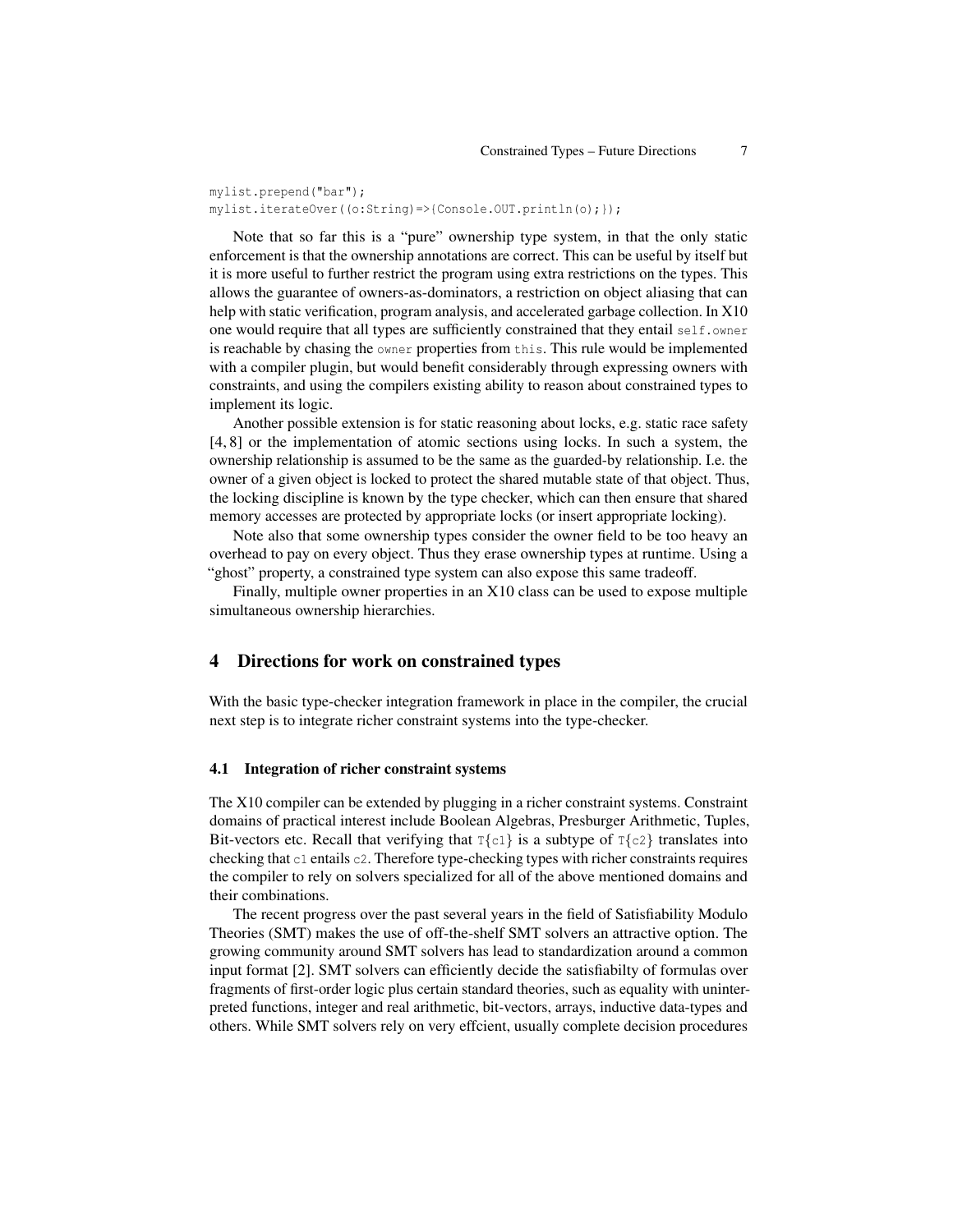for deciding ground formulas, most SMT solvers are incomplete and do not guarantee termination in the quantified case.

We instrumented the X10 compiler to discharge the subtyping entailment checks in SMT-LIB v2.0 [2] format and we used various external SMT solvers (CVC4[1], CVC3[3], Z3[10]). We started with simple constraints involving only conjunctions of equalities and disequalities and field and method access. We modeled field and method access using uninterpreted function symbols, and object references as Integers. For example the field dereference a.f where the field f is of Boolean type would be represented by the term  $f(a)$ , where f is an uninterpreted function symbol of type Integer => Boolean. We chose to model object references as Integers to respect X10's language semantics with (Java-like) reference based equality. Using integers also guarantees that there can be an unbounded number of objects of each class. An alternative we considered was to model references as uninterpreted sorts. However, this requires adding axioms to ensure that the sort has an unbounded number of elements. Consider the following formula:  $∀x : S∀y : S.x = y$ . The formula is satisfiable in an interpretation where the sort *S* has only one element.

We found that the SMT solvers we tried (CVC4, CVC3, Z3) struggled with handling seemingly simple constraints involving quantified formulas over equality and uninterpred functions. The difficulty seems to stem from the nature of the type inference process in the X10 programming language which results in the generation of quantified constraints. Consider for example the typing rules for field instantation and method invocation (for a full set of typing rules see [16]):

$$
\frac{\Gamma \vdash e : S \qquad \Gamma, z : S \vdash z \text{ has } f : T}{\Gamma \vdash e.f : T\{\exists z : S.\mathtt{self} == z.f\}} \ (T - FIELD)
$$

The T-FIELD rule uses existential quantification to project out the receiver e whose value is not known at runtime by replacing it by existentially quantified variable z of type S. The rule infers the type of e.f to be  $T \{ \exists z : S$ . self == z.f }. The T-INVK rule works similarly by projecting out the receiver as well as the arguments to the method call. Infering the most specific type requires existentially projecting out local variables. Thus the resulting constraints are of the form  $\forall \bar{x} \exists \bar{y}$  c.

Assuming that the field  $f$  is of type Integer, checking that the resulting constraint is valid yields the following SMT formula ∀*sel f* : *Integer*∃*z* : *Integer*.*sel f* = *f*(*z*). The constraint essentially says that  $f$  is a surjective function on the Integers. All the SMT solvers we have tried return unknown for this query. We believe this is due to the unbounded nature of the query.

Quantifier reasoning in SMT solvers has been a long-standing challenge. Most modern solvers employ one of the two techniques to reason about quantifiers. To prove the formula unsatisfiable they use heuristic instantiation (instantiating universal quantifiers to find a counter-example [9]). To prove the formula satifisable solvers attempt to construct an interpretation that satisifes the formula [11] (in a manner akin to model checking). The first technique would not apply to the above formula as it is satisfiable. The second technique fails because the interpretation of *f* required to satisfy the formula requires knowing the value of an infinite sets of points of *f* .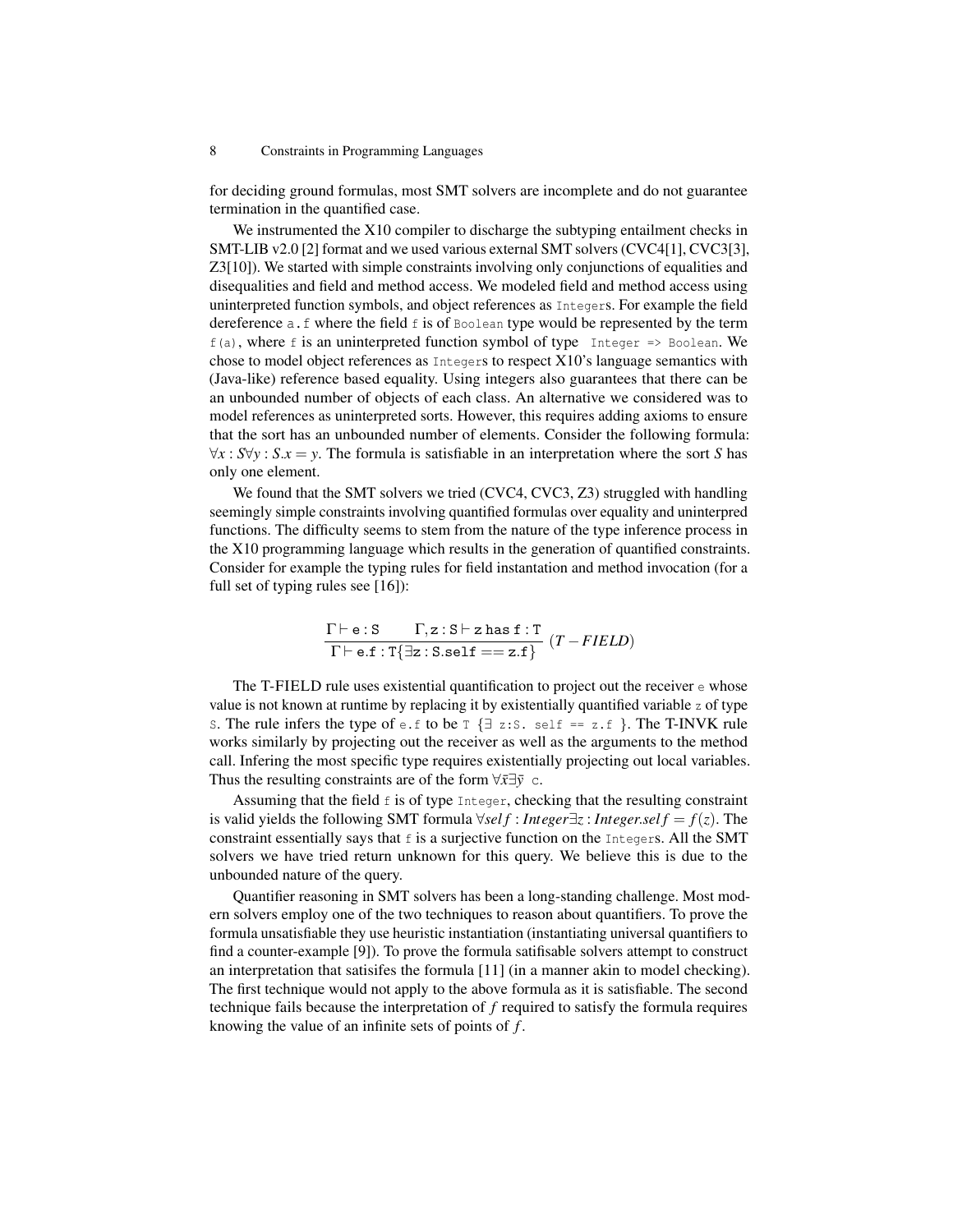Note that in the special case when  $\circ$  is a conjunction of equalities and disequalities, the validity of the formula ∀*x*¯∃*y*¯ c can easily be checked using a congruence closure algorithm (this is exactly what the current implementation of X10 does).

Although SMT solvers have been used as backends to extended static checking tools, this issue did not seem to arise before. We believe this is due to the fact the constraints we generate come from type inference and not type checking. Future research opportunities include: (i) optimizing SMT solvers for these type of constraints generated as part of the type inference process, perhaps leading to new quantifier decision procedures optimized to handle such constraints; (ii) using domain specific knowledge to simplify the constraints and eliminate the existential quantifiers (if possible) before discharging them to an external solver.

*Question: Can SMT solvers be used effectively in X10 type checking? If not, how should they be extended to deal with X10 type checking?*

#### 4.2 Type inference

The X10 type checker even extended to do return type inference, or inference of type parameters implements a form of "forward" reasoning. For instance, the validity of a method call depends on the argument types not the other way around. But often the opposite information flow would make sense as well, which we now discuss.

Let's start with a flawed method declaration.

```
def arrayRead(a:Array, i:Int) = a(i);
```
In this example, the array access  $a(i)$  does not type check because the operator (Int) on array is only applicable to arrays of rank 1. The following is correct.

#### **def**  $arrayRead(a:Array, i:Int)$  $\{a.random==1\} = a(i);$

While the X10 compiler is perfectly capable of rejecting the first method declaration, from a practical standpoint, this might not be the right decision. Indeed, the programmer may have intended to call this method only with arrays of rank 1, even if s/he failed to capture this intent with the right guard. To support such use, the X10 compiler supports a compilation mode where, instead of rejecting the program up front, it inserts a runtime check (cast) to ensure the array has rank 1, thus preserving type soundness (see Section 2.1)

However an ever better fix would be to infer the missing guard  $a$ . rank==1 and check that the program augmented with this constraint type checks (possibly inferring futher constraints in cascade). In essence rather than checking entailment relations—such as those generated by a method call—we can take advantage of these entailment relations to generate extra constraints for the enclosing method —when an entailment relation does not hold for the source program as is.

The logical foundation for such "backward" information flow is *constraint abduction* [15, 14, 12, 13]. Given formulas *A* and *C*, find formula *B* such that  $A, B \vdash C$ . Here *A* represents what we already know from the context, *C* what we need for the program artifact to type check and *B* is the additional constraint we are looking for.

In the above example *A* is the empty formula and *C* is a. rank==1 so there is an obvious ideal solution where *B* is identical to *C*. Abduction in general is a subtle operation, and such constraint inference has limits. For instance, consider program: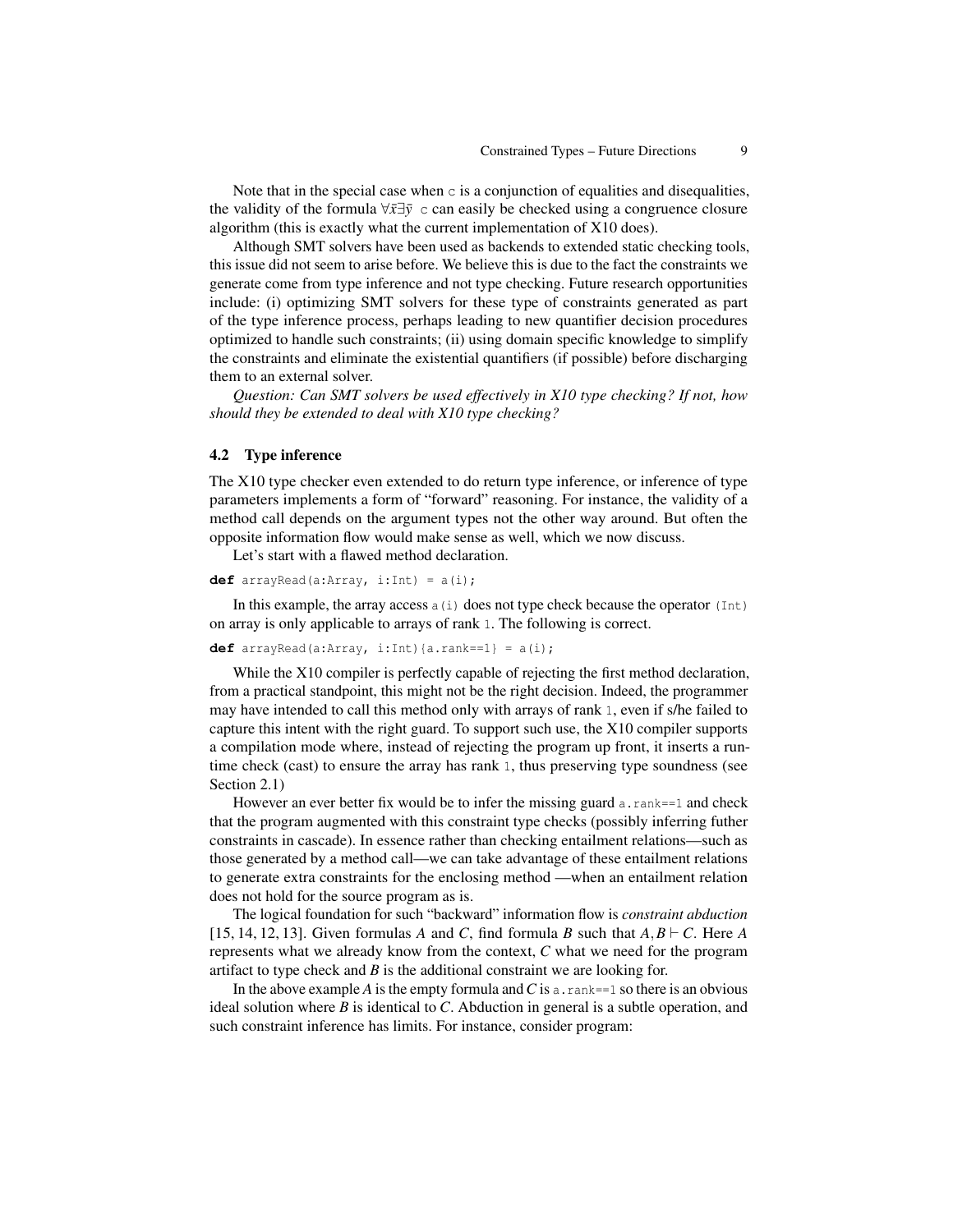```
10 Constraints in Programming Languages
def assertIsZero(v:Int){v==0} {}
def m(b:Boolean, x:Int, y:Int) {
 val z = b ? x : y;assertIsZero(z);
}
```
Here we could infer the guard b==true,  $x=-0$  or  $b=-f$  alse,  $y=-0$  or else  $x=-0$ ,  $y=-0$ hence probably should do neither (in the absence of additional information).

An interesting special case of constraint inference is when we can infer, say, the constraint c in type  $T\{c\}$  such that  $T\{c\}$  is a singleton type. Consider for example:

```
def dup(a:Rail[Int], b:Rail[Int]) {
  copy(a,b);
}
abstract def copy(a:Rail[Int], b:Rail[Int]{self.length==a.length});
```
In this example we can infer the guard  $v == 0$  hence we can derive not only the type of v from the code, but also its value. It therefore makes sense to extend the language with *holes* and use constraint inference to infer the missing values.

```
type List(n:Int)=List{self.n==n};
class List(n:Int) {
    def dup(L:List(n)):void {
        ...
        }
}
def m(l:List) {
  val x \leq \text{Int} = ?;
  val y = new List(x); //2
  l.dup(y); //3
  return y;
}
```
From line 2 the compiler will infer the type of  $y$  is List $\{\text{self.n} == x\}$ . From line 3 the compiler will realize that for the program to type-check, it must be the case that the constraint  $y, n=1, n$  must be entailed. In order to ensure that the program type-checks, the compiler will then abduce the constraint codex==l.n.<sup>8</sup> Thus the compiler has actually inferred an initializer for x, *viz.* l.len.

Thus the constraint inference engine may be used as a synthesis tool to generate fragments of code left unspecified, that is, support program *sketching* [21, 22, 20]. Note that unlike sketching, the programmer does not have to provide a separate specification for the hole. The only information used by the value synthesis algorithm is that the program is intended to correctly type-check.

It is straightforward to add *implicit* annotations on top of such a mechanism (cf [17]). *Question: How does abductive constraint inference for constrained types relate to Scala's support for implicit types?*

<sup>&</sup>lt;sup>8</sup> This in conjunction with  $y \cdot n == x$  entails  $y \cdot n == 1 \cdot n$ .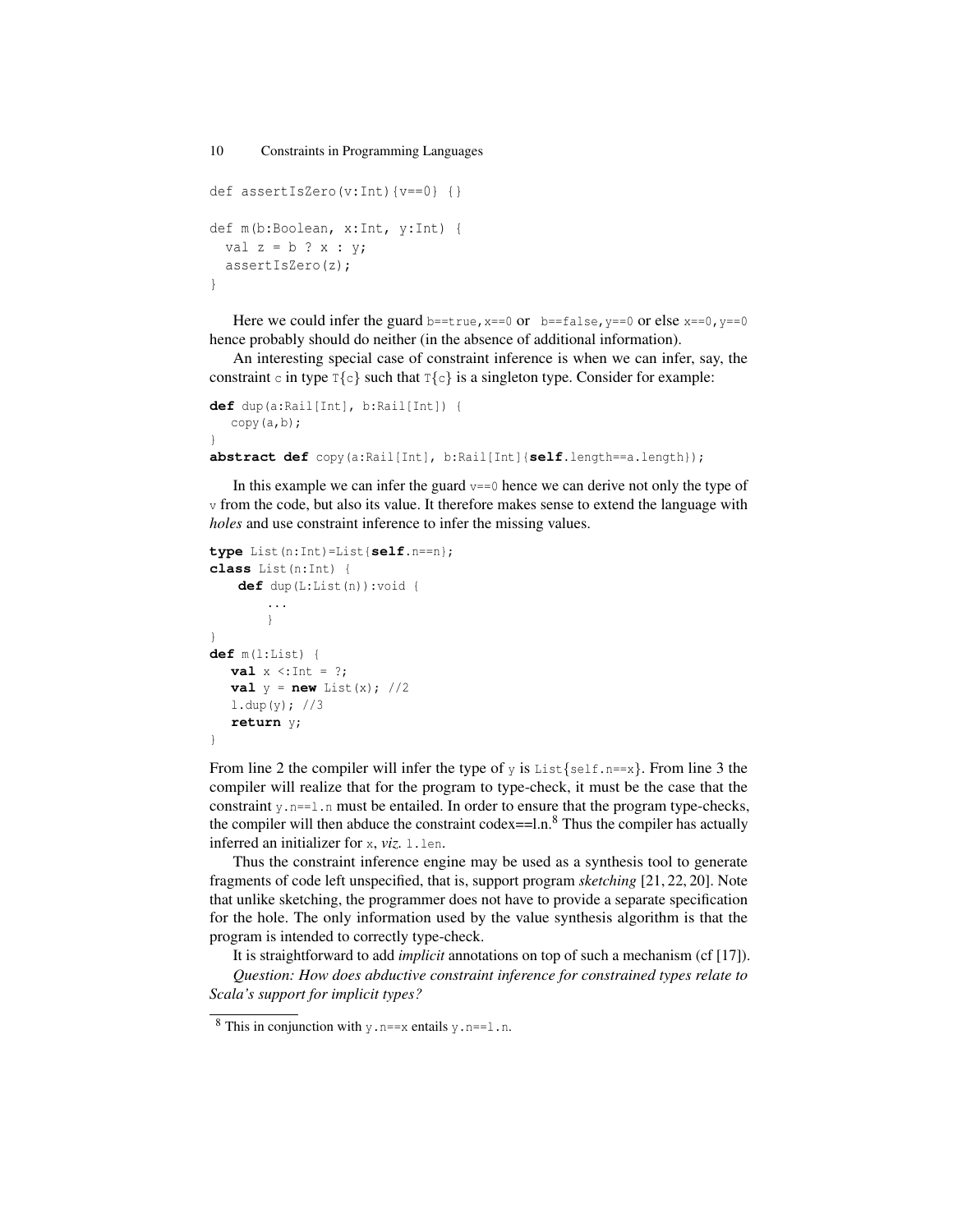#### 4.3 Additional questions

*Declarative debugging of type checking failures* X10 standard libraries (e.g. for arrays, and their associated data-structures, regions, points, distributions) extensively use constrained types. In case of a type-check error induced by a failure of constraint entailment, the X10 compiler needs to provide some indication of why the type-check failed, but not necessarily overwhelm the programmer with unrelated constraint information.

This problem is complicated by the pervasive use of type inference in X10. The reason that a type check fails at a particular point in the body of the method may have to do with incomplete information associated with the type of any of the variables visible at that point. Each of these variables may have had their type inferred based on initialization expressions whose type may be erroneous because the types of the method calls they contain may be errorneous (because they were explicitly specified or inferred to be less precise than desired).

*Question: Is it possible to devise a declarative debugging methodology [19] to help the programmer debug a type checking problem?*

### 4.4 Flow sensitive types

The X10 compiler does not perform any flow sensitive computation of the type context. That is, the compiler is unaware of the semantics of conditionals. If the test of an if then else statement implies some constraint about the immutable variables visible at that point in the code, then it would be sound for the compiler to assume this constraint when inferring types of variables in the then part of the code (and conversely for the else part).

Liquid Types ([18]) offers an interesting approach to combine flow sensitive dependent types with predicate abstraction.

*Question: How does one develop the ideas of Liquid Types within the X10 type system?*

#### 4.5 Constraint-based type-state

Strom and Yemini developed the idea of *type-state*, i.e. heap dependent types. Consider a file for instance. Certain operations on a file are available only when the file has been opened. Many operations are not available when the file has been closed. Thus changes to the heap can affect the operations available on an object.

*Question: How does one develop heap-sensitive constrained types?*

### 5 Conclusion

*Acknowledgements.* We gratefully acknowledge extensive discussions with past and current collaborators on constraint-based types – Nathaniel Nystrom, Igor Peshansky, David Grove, Joel Galenson, Vijay Ganesh.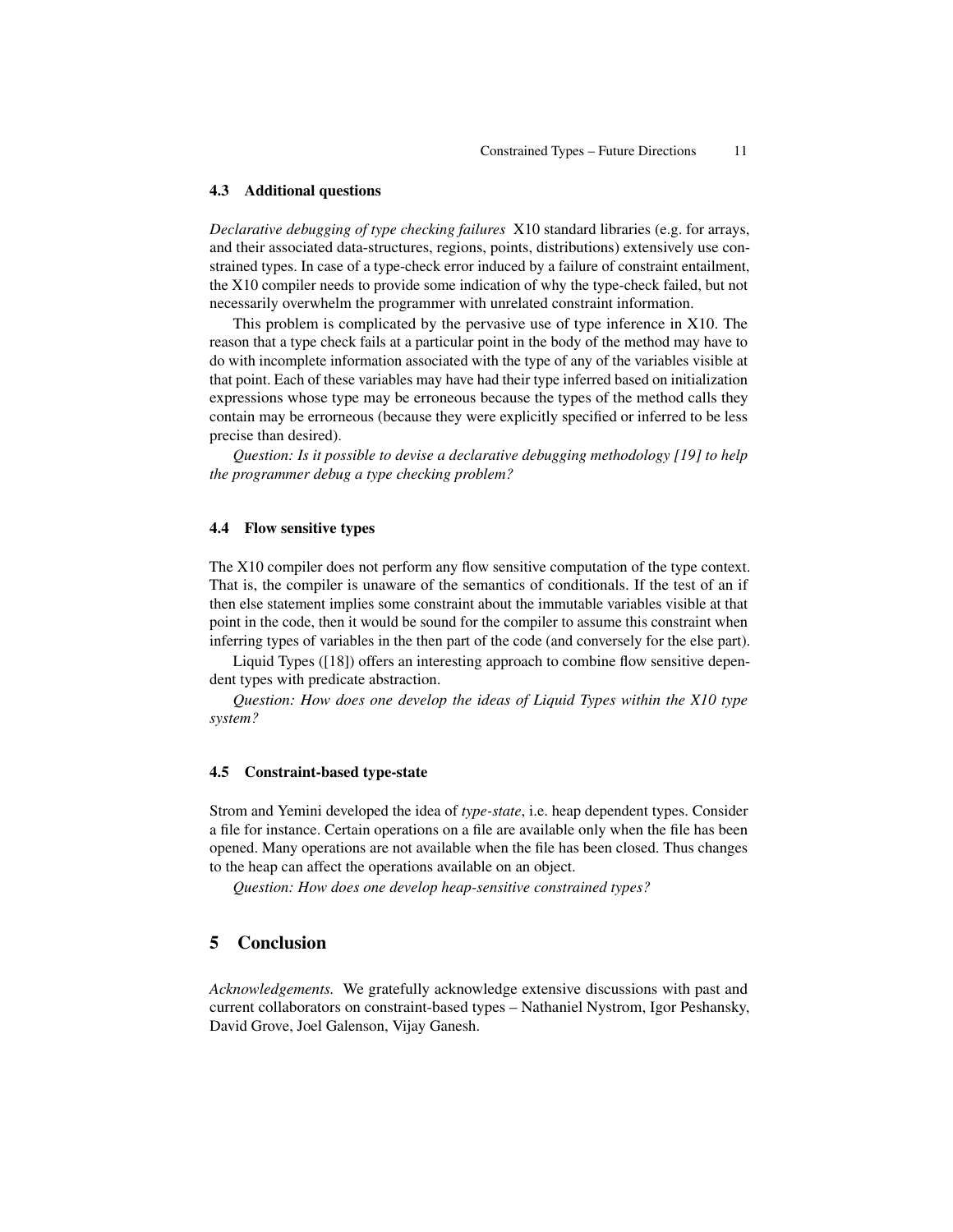# References

- 1. C. Barrett, C. Conway, M. Deters, L. Hadarean, D. Jovanovic, T. King, A. Reynolds, and ´ C. Tinelli. CVC4. In *Computer Aided Verification*, pages 171–177. Springer, 2011.
- 2. C. Barrett, A. Stump, and C. Tinelli. The smt-lib standard: Version 2.0. In *Proceedings of the 8th International Workshop on Satisfiability Modulo Theories (Edinburgh, England)*, volume 13, 2010.
- 3. C. Barrett and C. Tinelli. Cvc3. In *Computer Aided Verification*, pages 298–302. Springer, 2007.
- 4. C. Boyapati, R. Lee, and M. Rinard. Ownership types for safe programming: preventing data races and deadlocks. In *OOPSLA '02: Proceedings of the 17th ACM SIGPLAN conference on Object-oriented programming, systems, languages, and applications*, pages 211–230, New York, NY, USA, 2002. ACM Press.
- 5. P. Charles, C. Grothoff, V. Saraswat, C. Donawa, A. Kielstra, K. Ebcioglu, C. von Praun, and V. Sarkar. X10: an object-oriented approach to non-uniform cluster computing. *SIGPLAN Not.*, 40(10):519–538, Oct. 2005.
- 6. D. G. Clarke, J. M. Potter, and J. Noble. Ownership types for flexible alias protection. In *Proceedings of the 13th Conference on Object-Oriented Programming, Systems, Languages, and Applications (OOPSLA-98)*, volume 33 of *ACM SIGPLAN Notices*, pages 48–64, New York, Oct. 1998. ACM Press.
- 7. D. Cunningham, W. Dietl, S. Drossopoulou, A. Francalanza, P. Müller, and A. Summers. Universe Types for Topology and Encapsulation. 5382:72–112, 2008.
- 8. D. Cunningham, S. Drossopoulou, and S. Eisenbach. Universe Types for Race Safety. In *VAMP 07*, pages 20–51, September 2007.
- 9. L. De Moura and N. Bjørner. Efficient e-matching for smt solvers. *Automated Deduction– CADE-21*, pages 183–198, 2007.
- 10. L. De Moura and N. Bjrner. Z3: An efficient SMT solver. *Tools and Algorithms for the Construction and Analysis of Systems*, page 337340, 2008.
- 11. Y. Ge and L. De Moura. Complete instantiation for quantified formulas in satisfiabiliby modulo theories. In *Computer Aided Verification*, pages 306–320. Springer, 2009.
- 12. M. Maher. Heyting domains for constraint abduction. In *Proceedings of the 19th Australian joint conference on Artificial Intelligence: advances in Artificial Intelligence*, AI'06, pages 9–18, Berlin, Heidelberg, 2006. Springer-Verlag.
- 13. M. Maher and G. Huang. On computing constraint abduction answers. In *Proceedings of the 15th International Conference on Logic for Programming, Artificial Intelligence, and Reasoning*, LPAR '08, pages 421–435, Berlin, Heidelberg, 2008. Springer-Verlag.
- 14. M. J. Maher. Abduction of linear arithmetic constraints. In *Proceedings of the 21st international conference on Logic Programming*, ICLP'05, pages 174–188, Berlin, Heidelberg, 2005. Springer-Verlag.
- 15. M. J. Maher. Herbrand constraint abduction. In *20th IEEE Symposium on Logic in Computer Science (LICS 2005), 26-29 June 2005, Chicago, IL, USA, Proceedings*, pages 397–406. IEEE Computer Society, 2005.
- 16. N. Nystrom, V. Saraswat, J. Palsberg, and C. Grothoff. Constrained types for object-oriented languages. In *Proceedings of the 23rd ACM SIGPLAN conference on Object-oriented programming systems languages and applications*, OOPSLA '08, pages 457–474, New York, NY, USA, 2008. ACM.
- 17. B. C. Oliveira, A. Moors, and M. Odersky. Type classes as objects and implicits. *SIGPLAN Not.*, 45(10):341–360, 2010.
- 18. P. M. Rondon, M. Kawaguci, and R. Jhala. Liquid types. In *Proceedings of the 2008 ACM SIGPLAN conference on Programming language design and implementation*, PLDI '08, pages 159–169, New York, NY, USA, 2008. ACM.